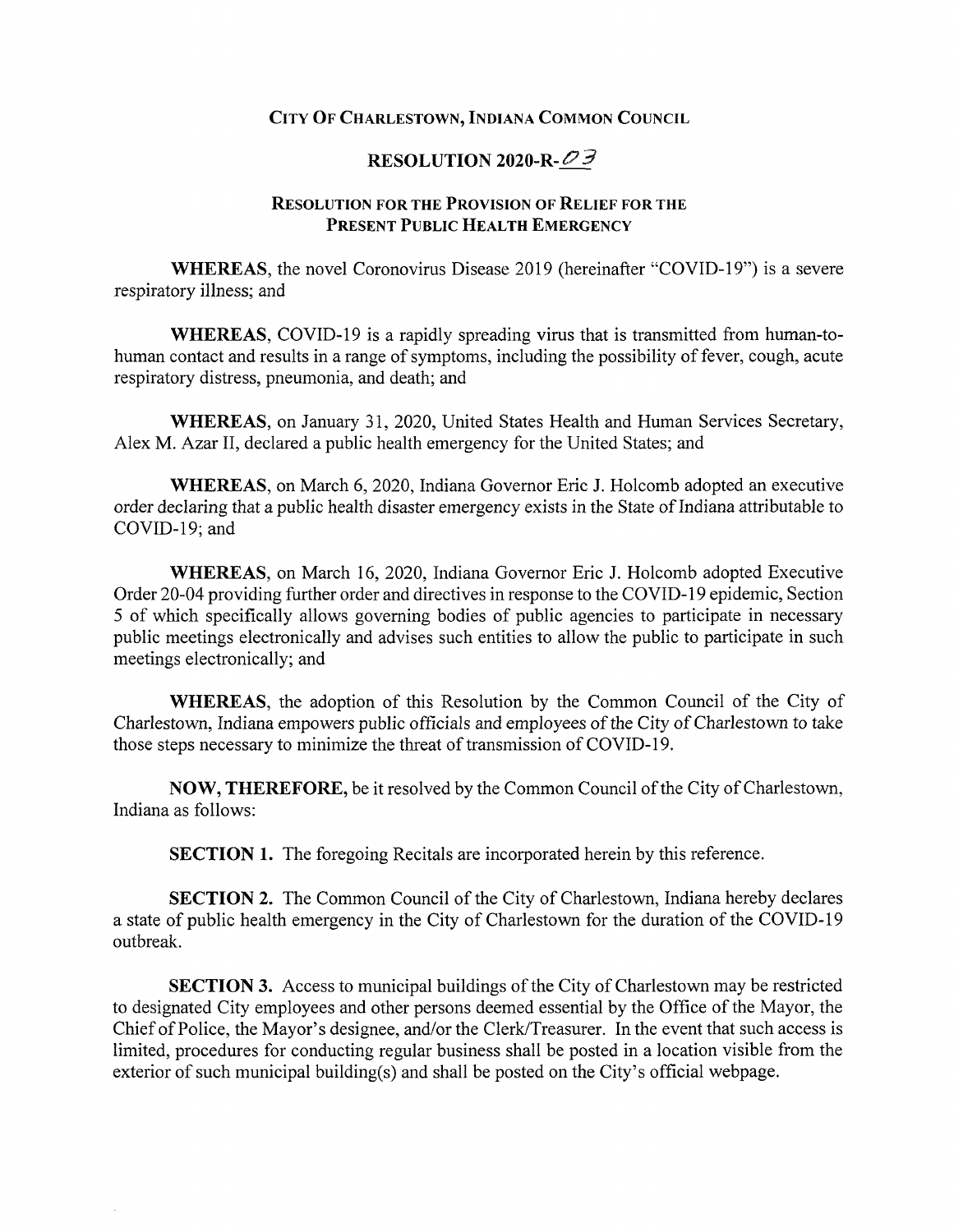**SECTION 4.** City services shall continue during the emergency period, but some services may be restricted or delayed. Services deemed essential, such as public safety, wastewater management, and sanitation shall continue to operate, and adjustments may be made to such services to ensure their continuation.

**SECTION 5.** City employees who have the ability to work remotely shall do so under the guidance oftheir direct supervisors, and it shall be within the discretion of each employee's direct supervisor to determine whether such employee is able to work remotely. Any City employees working remotely shall report to their supervisor as frequently as directed, and no less than daily, either by telephone or electronic mail. Employees working remotely shall continue to receive all regular pay and benefits associated with their employment.

**SECTION 6.** City employees who cannot work remotely shall not be penalized in the event that they are required to miss work due either to a governmental closure or personal illness during this period of public health emergency. Employees, regardless of whether their pay is calculated hourly or on a salaried basis, shall continue to receive their regular pay and benefits in the event that they are unable to work as the result of a closure or illness during this emergency period, and such time shall not be deducted from the employee's accumulated sick leave or vacation time. For an affected employee whose pay is calculated hourly for part-time employment, their "regular pay" shall mean the weekly average amount of their pay for those weeks in which the employee worked in the present calendar year.

**SECTION 7.** All public meetings of the governing bodies of the City of Charlestown and its various public agencies (e.g. the Common Council, the Board of Public Works, the Redevelopment Commission, the Advisory Plan Commission, etc.) which are required for the continued operation of regular City business should include only those members and persons that are necessary to conduct such meetings. These public meetings will continue to be broadcast live via the City's page on the social media platform Facebook, and all interested individuals are encouraged to attend the meetings remotely, rather than in person, in order to minimize the physical interaction of attendees and participants in such meetings, and thus minimize the possibility of transmission of COVID-19 at such meetings.

Those individuals who wish to make public comment or wish to participate in a public hearing during this emergency period, but wish to attend electronically, may submit their comment or testimony through properly addressed United States Mail directed to the Office of the Mayor, 304 Main Cross Street, Charlestown, Indiana 47111 or electronic mail directed to Mayor@CityofCharlestown.com. All comments and/or testimony received an hour before the commencement of the meeting or hearing in question shall be read into the record of such meeting or hearing by the presiding officer.

**SECTION** 8. The City of Charlestown Police Department, as directed by the Chief of Police, is hereby authorized to enforce this Resolution and to take any lawful steps necessary to ensure public safety during this emergency period.

This Resolution is hereby ADOPTED by the City of Charlestown, Indiana Common Council this  $\sqrt{\frac{\delta \mathcal{H}}{\delta}}$  day of March, 2020.